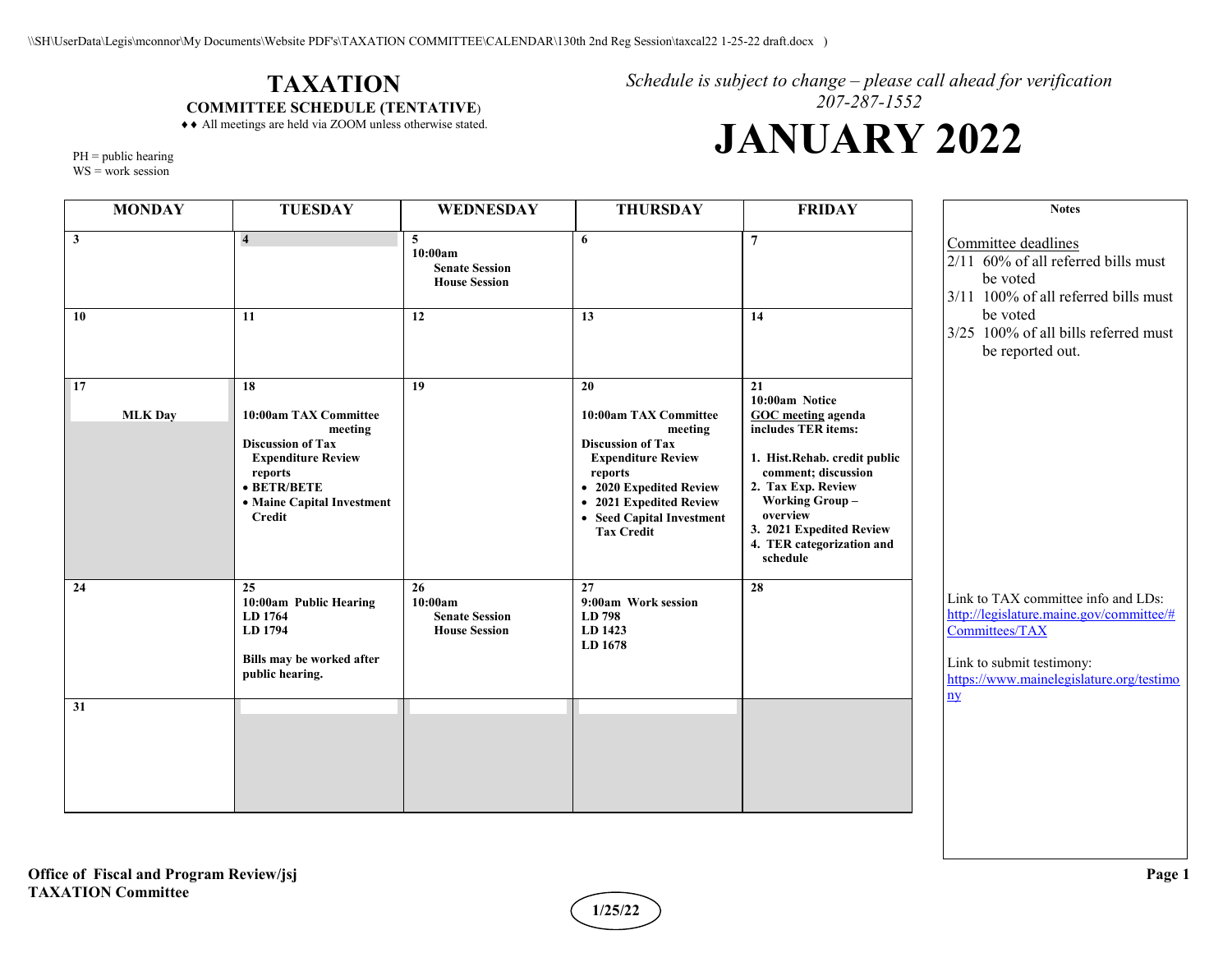#### **TAXATION COMMITTEE**

**COMMITTEE SCHEDULE (SUBJECT TO CHANGE)**

♦♦ All meetings are held via ZOOM unless otherwise stated.

*Schedule is subject to change – please call ahead for verification 207-287-1552*

## **FEBRUARY 2022**

PH = public hearing

WS = work session

| <b>MONDAY</b>                           | <b>TUESDAY</b>                                                                                                                                          | WEDNESDAY    | <b>THURSDAY</b>                                                                                                                                          | <b>FRIDAY</b>                                       | <b>Notes</b>                                                                                                                                                                           |
|-----------------------------------------|---------------------------------------------------------------------------------------------------------------------------------------------------------|--------------|----------------------------------------------------------------------------------------------------------------------------------------------------------|-----------------------------------------------------|----------------------------------------------------------------------------------------------------------------------------------------------------------------------------------------|
|                                         | 10:00am Confirmation<br>Hearing<br><b>Andrew Wells to Maine</b><br><b>Board of Tax Appeals</b><br>10:30 Public Hearing<br>LD 1757<br>LD 1917<br>LD 1919 | $\mathbf{2}$ | $\mathbf{3}$<br>9:00am Work Session<br>LD 80<br>LD 1289<br>LD 1337<br>LD 1129<br>LD 1406<br>LD 1067                                                      | $\overline{4}$                                      | Committee deadlines<br>2/11 60% of all referred bills must be<br>voted<br>3/11 100% of all referred bills must<br>be voted<br>3/25 100% of all bills referred must<br>be reported out. |
| $\overline{7}$                          | 8<br>10:00am Public hearing<br>LD 484<br>LD 1732<br>LD 1763<br>LD 1941 (if referred)                                                                    | 9            | 10<br>9:00 Work session<br>LD 1757<br>LD 1917<br>LD 1919                                                                                                 | 11<br>60% of all referred<br>bills must be<br>voted |                                                                                                                                                                                        |
| 14                                      | 15<br><b>Tentative</b><br>10:00am Publlc hearing<br>LD 276<br>LD 392<br>bills not yet printed<br><b>TBD</b>                                             | 16           | 17<br><b>Tentative</b><br>9:00am Work session<br>LD 484<br>LD 1732<br>LD 1763<br>Seed capital (if printed)<br><b>Bills remaining to be</b><br>worked TBD | 18                                                  | Link to TAX committee info and LDs:<br>http://legislature.maine.gov/committee/#C                                                                                                       |
| 21<br>Holiday<br><b>Presidents' Day</b> | 22<br><b>Tentative</b><br>10:00am Work session<br><b>Bills remaining to be</b><br>worked TBD                                                            | 23           | 24<br><b>Tentative</b><br>9:00am Work session<br><b>Bills remaining to be</b><br>worked TBD                                                              | 25                                                  | ommittees/TAX<br>Link to submit testimony:<br>https://www.mainelegislature.org/testimo<br>$\mathbf{p}$                                                                                 |
| 28                                      |                                                                                                                                                         |              |                                                                                                                                                          |                                                     |                                                                                                                                                                                        |